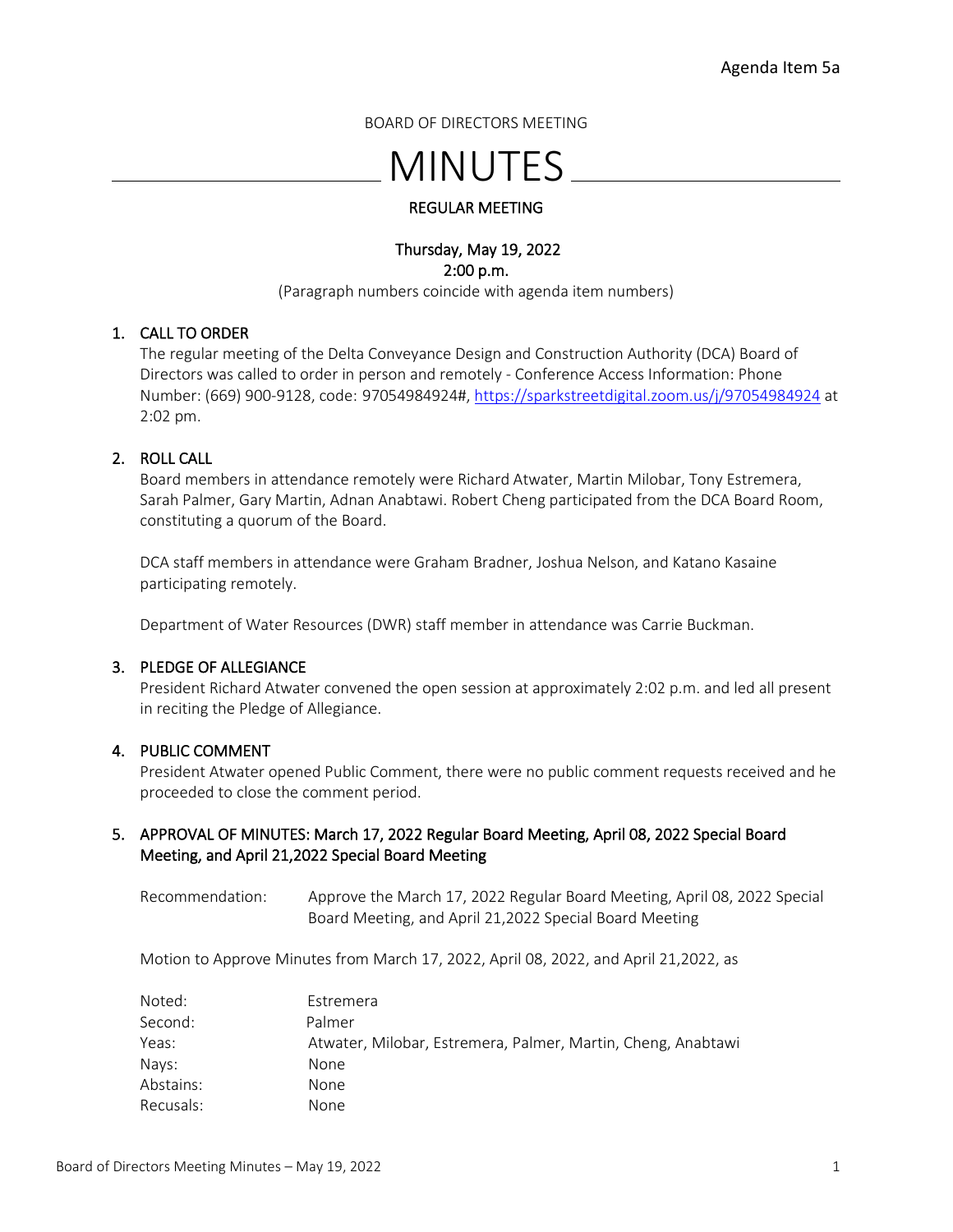| Absent:  | None.                                                                |
|----------|----------------------------------------------------------------------|
| Summary: | 7 Yeas; 0 Nays; 0 Abstain; 0 Absent. (Motion passed as MO 22-05-01). |

#### 6. CONSENT CALENDAR

| Recommendation: | Approve Resolution Authorizing Virtual Board and Committee Meetings |
|-----------------|---------------------------------------------------------------------|
|                 | Pursuant to AB 361                                                  |

Motion to Approve Resolution Authorizing Virtual Board and Committee Meetings Pursuant to AB 361, as

| Noted:    | Palmer                                                                       |
|-----------|------------------------------------------------------------------------------|
| Second:   | Estremera                                                                    |
| Yeas:     | Atwater, Milobar, Estremera, Palmer, Martin, Cheng, Anabtawi                 |
| Nays:     | None                                                                         |
| Abstains: | None                                                                         |
| Recusals: | None                                                                         |
| Absent:   | None                                                                         |
| Summary:  | 7 Yeas; 0 Nays; 0 Abstain; 0 Absent. (Motion passed as Resolution 21-08-08). |

#### 7. DISCUSSION ITEMS:

#### a) April DCA Monthly Report

#### *Informational Item*

Executive Director, Graham Bradner, provided an overview of the monthly board report, starting with Section 1: Worked Performed. In regard to Program Management, DCA Staff continues to develop the budget to Fiscal Year (FY) 22/23. Mr. Bradner highlighted that the Board Room Hybrid Meeting project is almost complete. DCA Staff also continue to push out project updates via social media. With respect to Engineering, the team is focused on supporting the Department of Water Resources (DWR) permitting efforts and furthering various engineering studies. The engineering studies are intended to document concepts for future consideration during later design phases. On the Field work side, DCA Staff maintain efforts to collect and evaluate Delta-wide subsurface data. This is to validate parameters assumed during the conceptual design. In April, most activities were associated with planning and preparing to conduct the spring program, including obtaining environmental clearances for the sites. The subsurface investigations are scheduled to start in May.

Director Robert Cheng inquired about the review work regarding the Mokelumne Aqueduct tunnel project.

Mr. Bradner informed the Board that East Bay Municipal Utility District issued a Notice of Preparation (NOP) regarding a proposed aqueduct tunnel project. The project has an alignment that would potentially intersect with the proposed Delta Conveyance Project. Because of this, DCA Staff reviewed the preliminary information and provided feedback.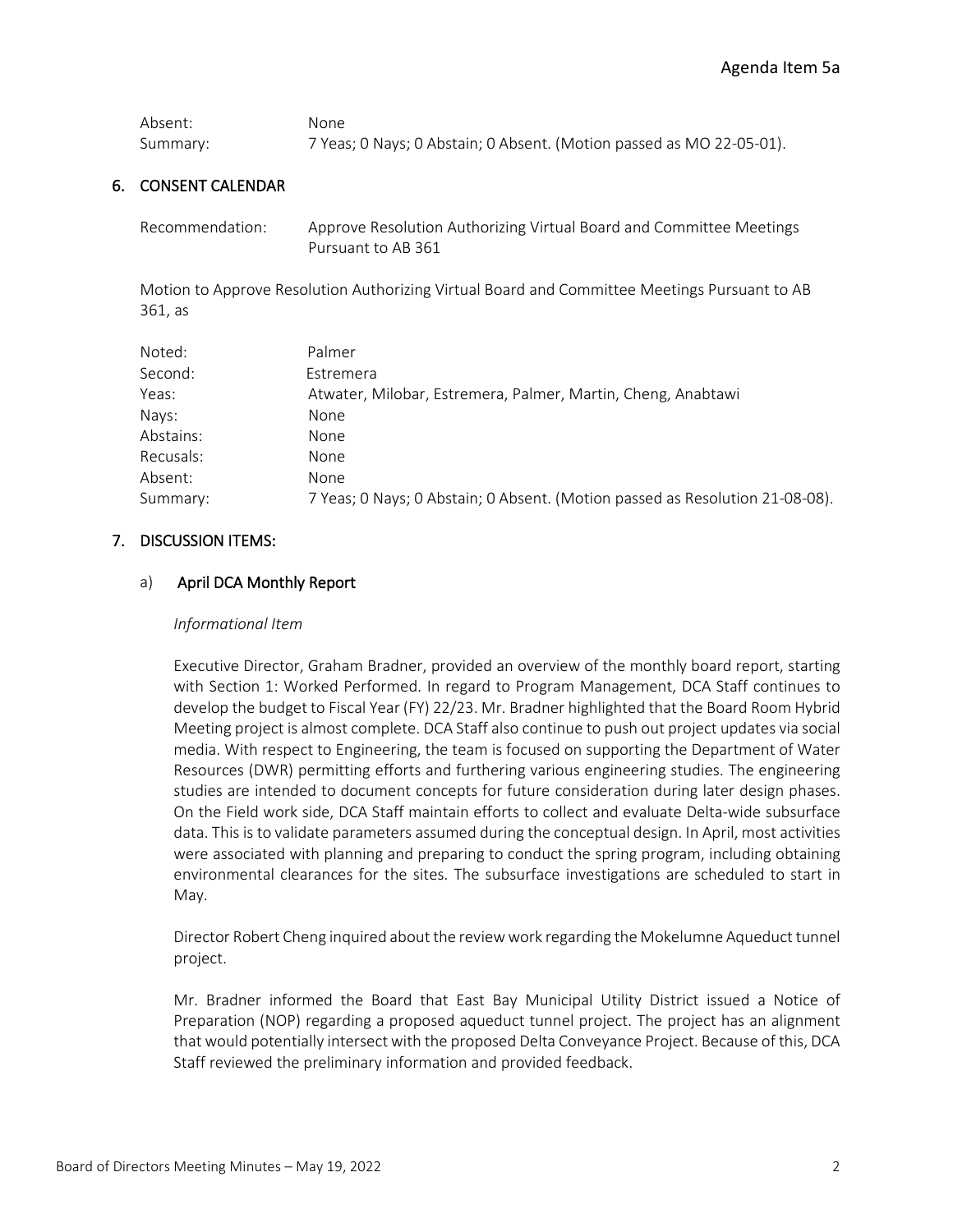Mr. Bradner continued to Section 3: Budget, stating that the total available funding for the current 21/22 fiscal year is just under \$24.5 million. He reminded the Board that the DCA originally started with \$21.5 million at the beginning of the fiscal year, which included zero (0) contingency or unallocated reserve. In July 2021 and January 2022, the DCA, with Board approval, rolled over underruns from the previous fiscal year, bringing the total available funding to just under \$24.5 million. Currently, the projection for an Estimate at Completion (EAC) for the current fiscal year is just under \$20 million, which leaves a collective underrun of between \$4.5 million to \$5 million.

Director Gary Martin asked if the DCA is projecting any schedule impacts for this year.

Mr. Bradner informed the Board that there are currently no projected schedule impacts. He also stated that the largest part of funding was associated with the collection of field data, which has recently started.

Director Robert Cheng commented that it seems there is approximately \$5 million in the variance, of which most is attributable to the field work, but due to unforeseen circumstances the projected field work is unable to get done in a timely manner.

Mr. Bradner agreed with Director Cheng's statement. He clarified that the underrun is comprised of \$3 million from FY 20/21 and \$1.5 million, almost \$2 million, from the current FY 21/22. Most of the underrun from FY 20/21 was due to projected field work that was unable to be completed.

Lastly, Mr. Bradner provided an overview of the program schedule, highlighting that the schedule is on track and the draft Environmental Impact Report (EIR) is scheduled to be released this summer.

Vice President Sarah Palmer stated that the program sequence on the bottom of Section 5: Program Schedule is useful, however, a yearly timeline with milestones, such as when construction is projected to start, would be a nice addition.

Mr. Bradner informed the Board that a yearly timeline with such milestones is intentionally not identified because there is a lot of unknown variables and uncertainty on the projected start date.

Treasurer Katano Kasaine requested clarification on if the DCA is seeking approval for the draft budget during this meeting.

Mr. Bradner clarified that the draft budget will be presented to the Board for approval at the June 2022 meeting.

No further questions or comments were presented from the Board.

## b) Draft FY 22/23 Budget

#### *Informational Item*

Executive Director, Graham Bradner presented the draft FY 22/23 budget to the Board. The total proposed draft budget is \$31.16 million. The final budget will be presented at the June 2022 Board Meeting.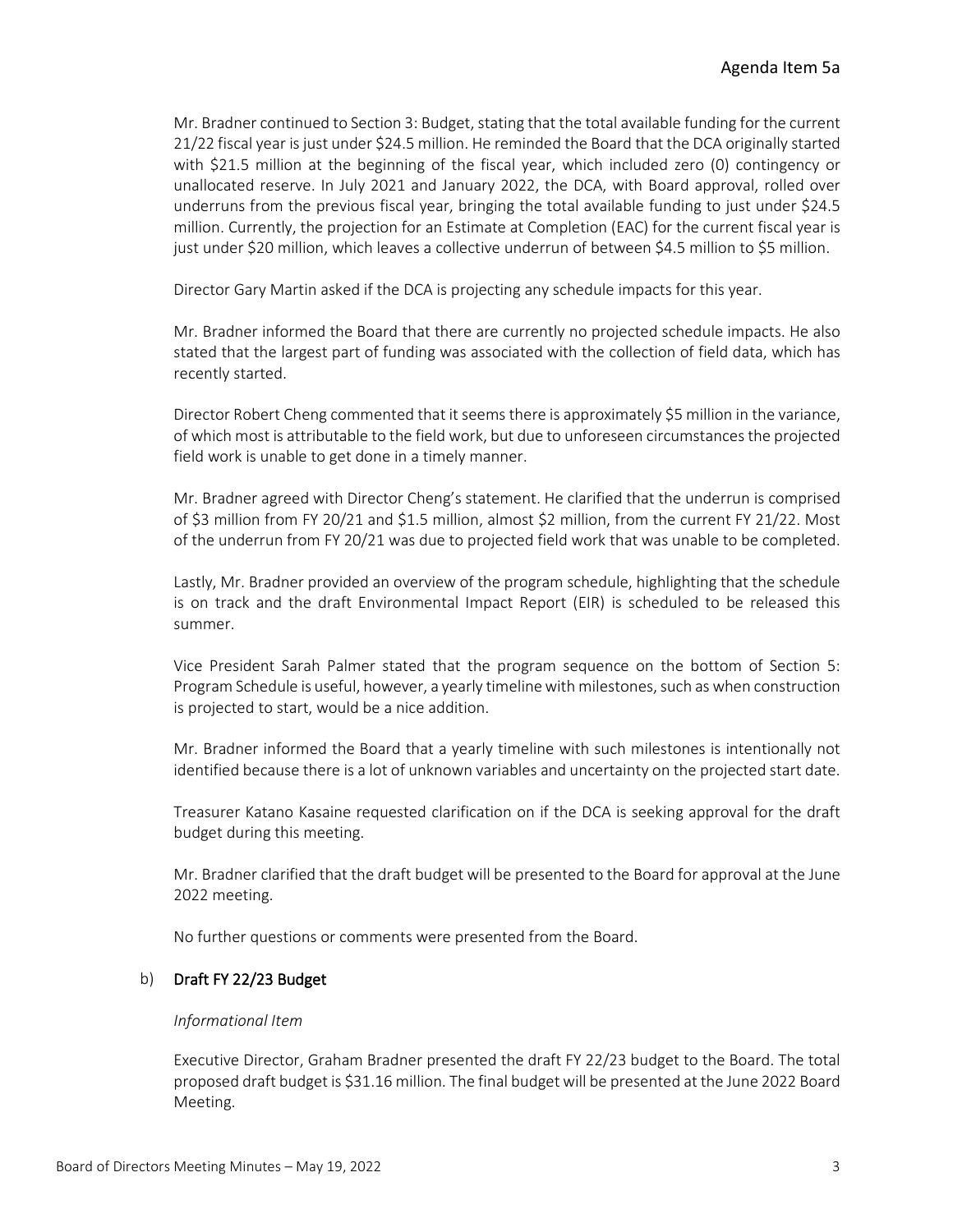Mr. Bradner provided an overview of the planned technical work for the upcoming year, which includes continuing support of the permitting process with DWR, both in terms of preparing responses to any public comment on the engineering aspects of the project, and supporting other permit preparation. The DCA is also going to assist with stakeholder engagement with respect to the California Environmental Quality Act (CEQA) within the upcoming months. The execution of the geotechnical program is going to continue so to better understand conditions Delta-wide. The field data will support the evaluation of current assumptions on surface and underground conditions and is critical for validating conceptual design of the program components and providing information to DWR as it moves through the environmental review of the potential project. The DCA will be considering a range of engineering concepts and procurement contracting strategies to be further evaluated during future design phases.

Lastly, Mr. Bradner provided an overview of the proposed FY22/23 annual budget summary. He informed the Board that the budget does include an unallocated reserve of \$750, 000 that's within the Executive Office subtask. He highlighted that the proposed program management office budget for FY 22/23 is very similar to FY 21/22. The main difference between the two (2) budgets is within the program initiation as there is approximately a \$4 million increase in the engineering field and approximately a \$2 million increase in the fieldwork field.

Director Adnan Anabtawi inquired about if the budget includes all of the underrun from the last two (2) fiscal years.

Mr. Bradner informed the Board that approximately \$3 million of the underrun is needed to cover the proposed budget for FY 22/23 and there will still be a balance remaining in the underrun.

Director Anabtawi asked if the underrun is expected to be spent in the following fiscal year or if there is a plan of when it is going to be spent.

Mr. Bradner informed the Board the underrun is currently not assigned to anything and is available for work that may be necessary.

Director Robert Cheng inquired about what the difference between the two (2) activities for DWR support identified on the schedule.

Mr. Bradner informed the Board that the first one identified on the schedule is 'request for information or design changes' and it is related to the work that has been done while getting ready for the public draft of the EIR and CEQA. The second one 'permit, preparations, and hearings' is associated with other permits that will be supporting DWR.

DWR Environmental Manager, Carrie Buckman, elaborated that the request for information or design changes is very much a request for information as when the environmental team is performing the analysis, they want more information or clarification around certain subjects or need information to be refined. The support is more focused on the water rights hearing, which DWR will request support from the DCA for that process.

No further questions or comments were presented from the Board.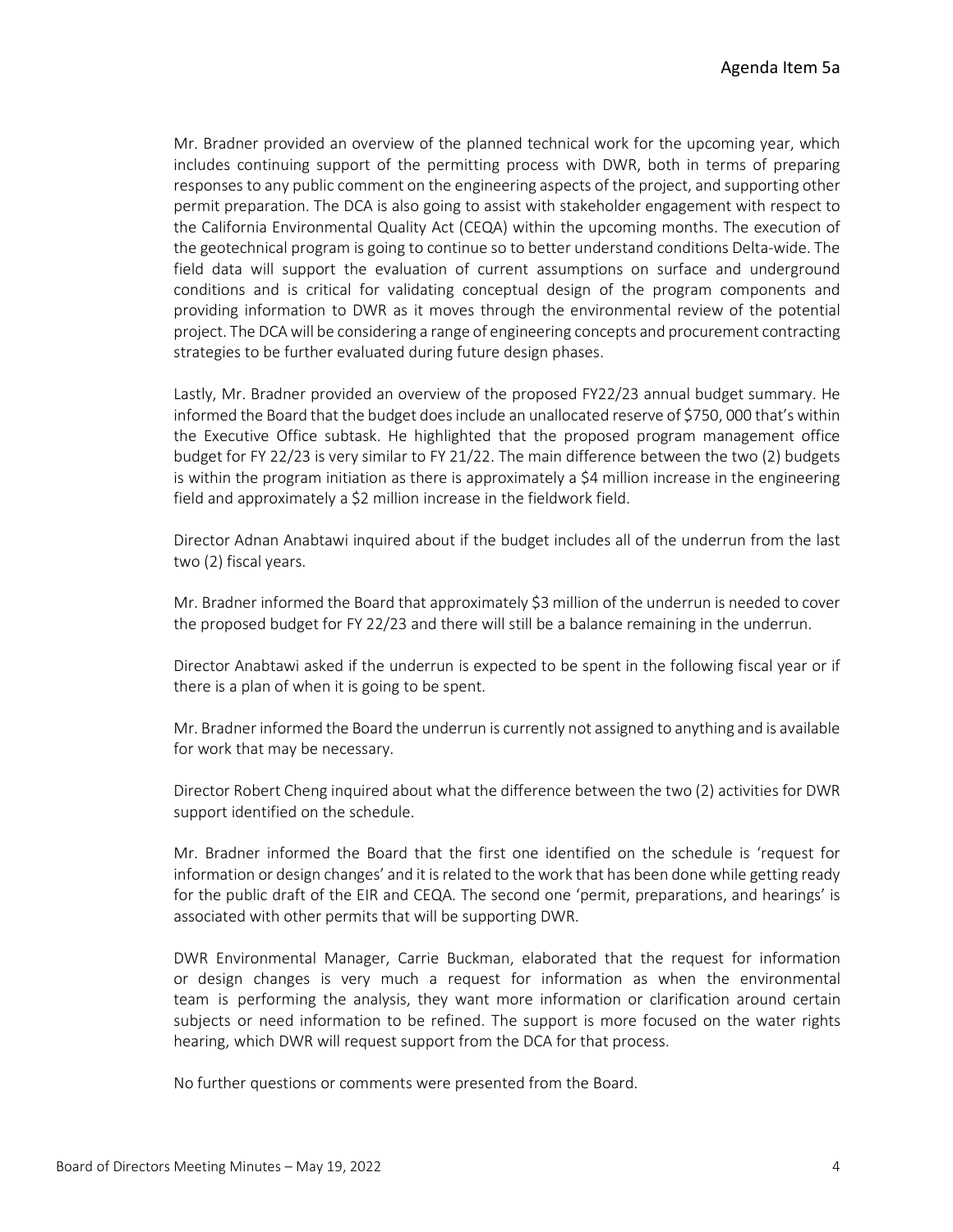## c) Conflict of Interest Code Amendment

#### *Adopt Resolution*

Josh Nelson presented a Board Memo regarding this item. He informed the Board that the Political Reform Act requires the DCA to adopt a conflict-of-interest code. This code identifies those positions within the organization that are required to file a form 700 or a statement of economic interest. This form requires the person to list all of their potential financial interests which could potentially create a conflict of interest in the future. The DCA adopted their initial code in 2018 when the DCA was formed. The Fair Political Practices Commission, which is responsible for administering this area, requires agencies to periodically review and update their code as appropriate. In reviewing the initial code, there has been a number of changes to DCA's organizational structure. The edits proposed would update the code to reflect the current organizational structure. There was a notice period where the edits were available for public comment and the DCA did not receive any comments.

Vice President Sarah Palmer inquired about which category the DCA Board are a part of.

Mr. Nelson informed the Board that they are required to disclose their interests in all categories.

No further questions or comments were presented from the Board.

| Recommendation: | Consider Passing Resolution to Approve Conflict of Interest Code |
|-----------------|------------------------------------------------------------------|
| Amendment       |                                                                  |

Motion to Approve Passing Resolution to Approve Conflict of Interest Code Amendment, as

| Noted:    | Martin                                                                    |
|-----------|---------------------------------------------------------------------------|
| Second:   | Estremera                                                                 |
| Yeas:     | Atwater, Milobar, Estremera, Palmer, Martin, Cheng, Anabtawi              |
| Nays:     | None                                                                      |
| Abstains: | None                                                                      |
| Recusals: | None                                                                      |
| Absent:   | None                                                                      |
| Summary:  | 7 Yeas; 0 Nays; 0 Abstain; 0 Absent. (Motion passed as Resolution 22-04). |

#### d) Travel Policy Update

#### *Adopt Resolution*

Josh Nelson presented a Board Memo regarding this item. He informed the Board that the Joint Exercise of Powers Agreement (JEPA) with DWR requires the DCA to adopt a Travel Policy. The Travel Policy is approved by the DCA Board by resolution and then approved by DWR. The DCA has a current policy in place but in reviewing it, the DCA has identified areas that need to be updated. The edits are listed in the Staff Report. Mr. Nelson stated that the vast majority of DCA's contracts adhere to part one (1) of the Travel Policy, which uses a multipler approach. The DCA has the more detailed Travel Policy because if the project were to receive federal funding, the DCA will be required to act under that portion of the policy to be consistent with federal guidelines. It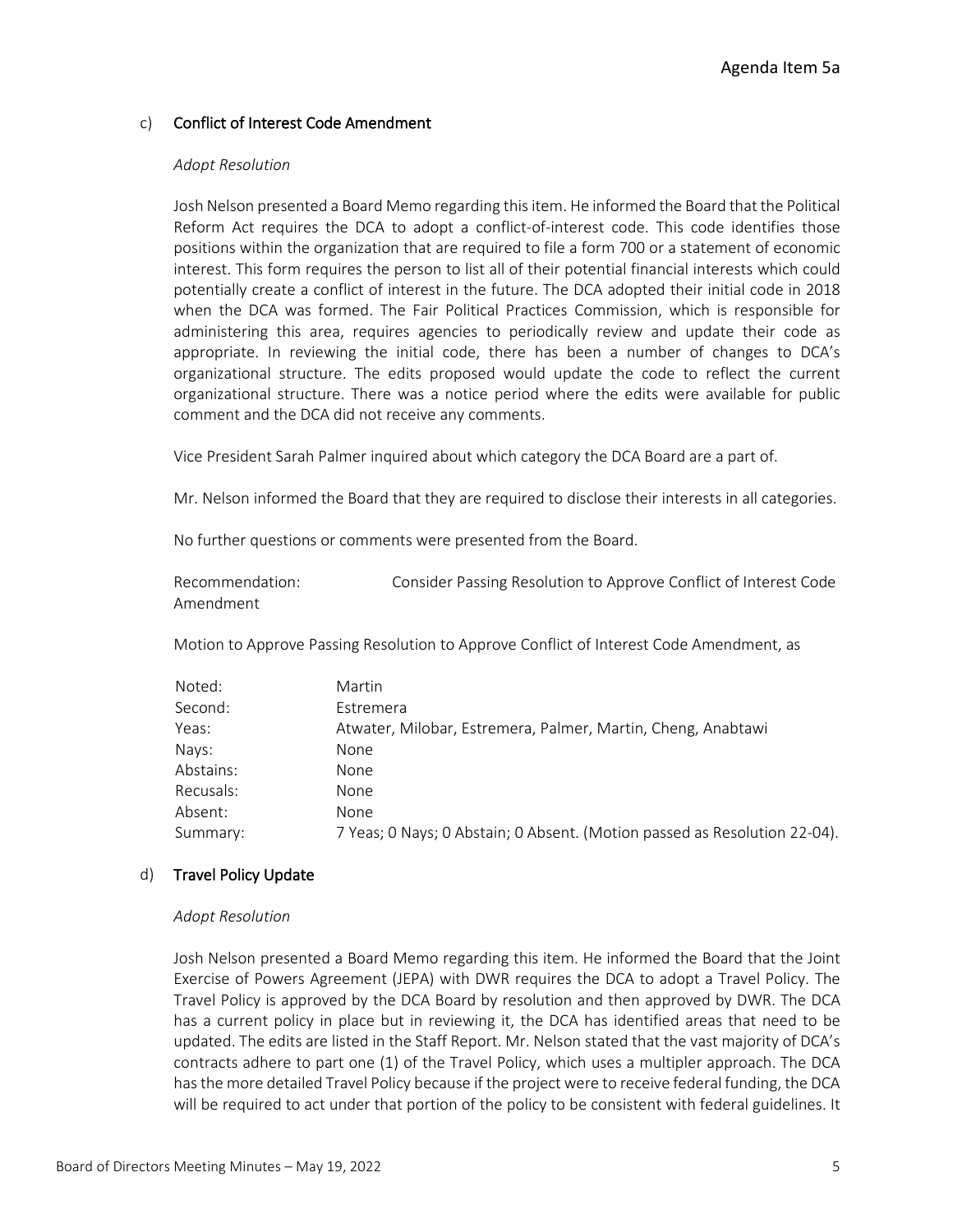is also needed as some contracts do not adhere to part one (1), so the DCA ensures that the contracts abide by the detailed Travel Policy.

If approved by the Board, the DCA will review all current agreements to ensure they are consistent with the updated policy.

No questions or comments were presented from the Board.

Recommendation: Consider Passing Resolution to Approve Travel Policy Update

Motion to Approve Passing Resolution to Approve Travel Policy Update, as

| Noted:    | Palmer                                                                    |
|-----------|---------------------------------------------------------------------------|
| Second:   | Anabtawi                                                                  |
| Yeas:     | Atwater, Milobar, Estremera, Palmer, Martin, Cheng, Anabtawi              |
| Nays:     | None                                                                      |
| Abstains: | <b>None</b>                                                               |
| Recusals: | None                                                                      |
| Absent:   | None                                                                      |
| Summary:  | 7 Yeas; 0 Nays; 0 Abstain; 0 Absent. (Motion passed as Resolution 22-05). |

## 8. STAFF REPORTS AND ANNOUNCEMENTS:

## a. General Counsel's Report

A written report was provided in the Board package. Mr. Nelson reminded the Board that per AB361, the Board is able to meet remotely or in a hybrid format as long as the statewide declaration of emergency remains in effect or if social distance is recommended. There are two bills, AB1944 and AB2449, which are still in the early legislative process, that would make permanent changes to teleconference rules and provide greater flexibility for directors to participate remotely in meetings without having their location identified on the agenda. AB1944 would provide the most flexibility as it would allow the Board to make a finding that allows directors to participate in meetings from private locations remotely without making that private location accessible to the public. Under this bill, the name of the director participating remotely is required to be on the agenda, indicating that they are at a private location. AB2449 has more requirements, requiring that if a director is participating in the meeting remotely, a quorum of the Board has to be participating from a single physical location.

## b. Treasurer's Report

Two written reports were provided in the Board package. Ms. Katano reminded the Board that she is reporting every two (2) months. She proceeded to provide an overview of the cash balances for the month of March and April. She stated that the DCA's year-to-date actual expenses are \$5.4 million below budget.

## c. DWR Environmental Manager's Report

A written report was provided in the Board package. Ms. Buckman highlighted that DWR is continuing the development of the draft Environmental Impact Report (EIR) for the release this